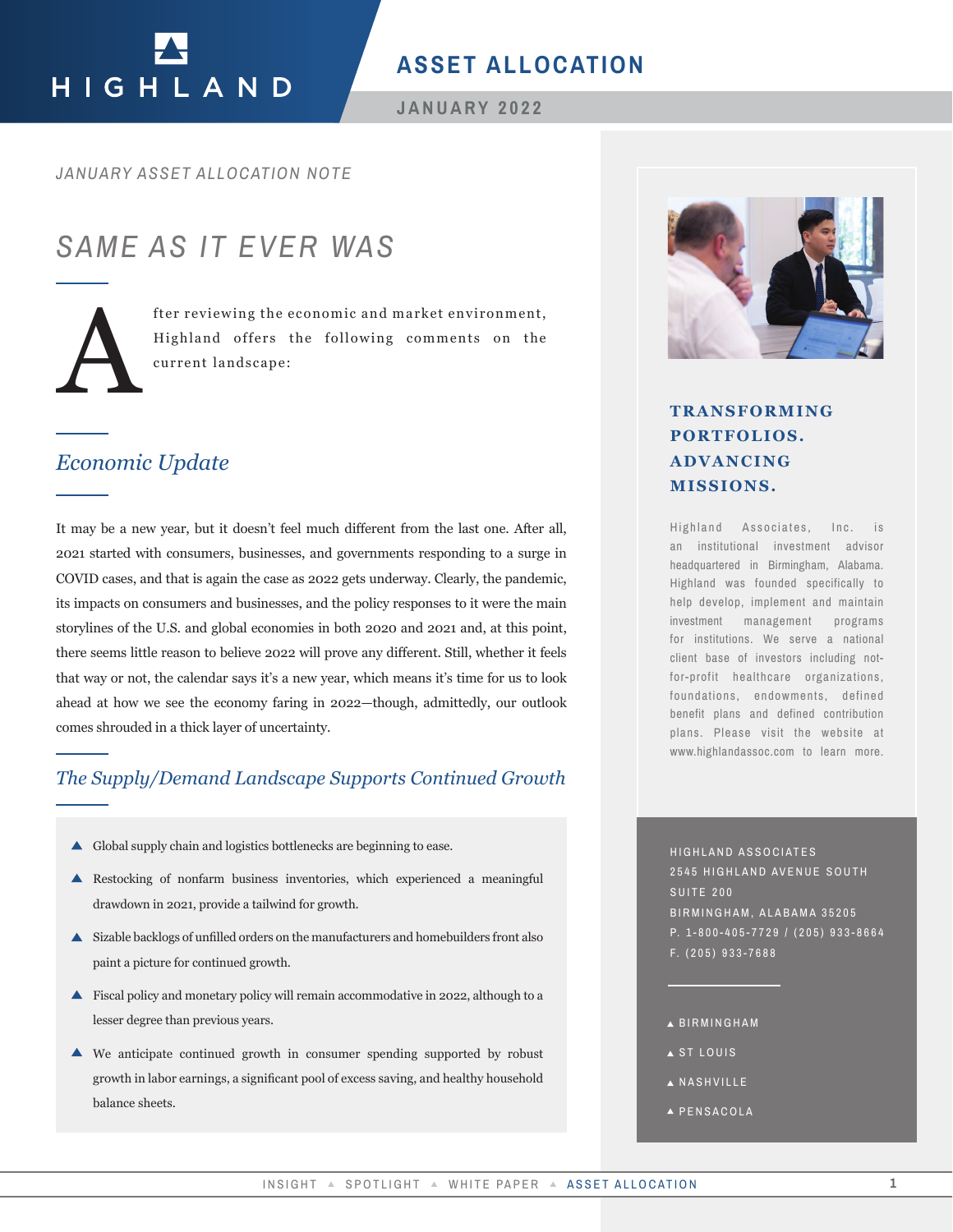#### **JANUARY 2022**

If we are correct in expecting further easing of supply chain and logistics bottlenecks, that would contribute to a sharp deceleration in goods price inflation, if not outright goods price deflation. While that would act as a drag on overall inflation, we nonetheless expect faster growth in services prices, including rent and medical care, and continued robust growth in labor costs to keep inflation easily above the FOMC's 2.0 percent target rate through 2022. While we believe the FOMC will begin raising the Fed funds rate by midyear, we also believe that the changing composition of the FOMC, including three new members of the Board of Governors, will act as a brake on the extent to which the funds rate rises during this cycle. It also seems likely that the FOMC will allow the Fed's balance sheet to begin winding down not too long after their monthly asset purchases come to an end in March. This would be a significant departure from the FOMC's playbook during the prior cycle, when the Fed's balance sheet was held steady for nearly three years after the asset purchases ended.

To be sure, the outlook we've outlined above seems too nice and neat in a world that, in case anyone still hasn't caught on, is seldom so. That raises the question of what could go wrong. At the risk of stating the obvious, the primary risk to the U.S. and global economies in 2022 remains the COVID-19 pandemic. To the extent global manufacturing and shipping hubs are subject to further spikes in case counts, any progress made in clearing supply chain/logistics bottlenecks could be quickly reversed, weighing on economic growth and keeping upward pressure on goods prices. It would seem foolish to presume that there won't be additional variants of the virus in the months (years?) ahead, meaning that how consumers, businesses, and governments respond is critical in determining the extent to which economic activity is disrupted.

While it seems clear that COVID-19 remains the biggest downside risk to our outlook, that doesn't mean it is the only downside risk. For instance, we and most others expect inventory restocking to contribute to real GDP growth in 2022. At the same time, we also respect how quickly inventories can swing, to the point that what begins as a restocking of depleted inventories turns into an inventory overhang, particularly when, as at present, businesses are unsure of the true level of demand. It is reasonable to wonder whether demand for goods is due for a "correction," given the extent to which pandemic-related transfer payments coupled

with restrictions on many segments of the services sector juiced consumer spending on goods. Not knowing the true level of demand makes it difficult for firms to correctly gauge the appropriate level of inventories. If inventories become too swollen, that could quickly lead to sharp cuts in output and employment which, if of sufficient magnitude, could trigger a recession.

Additionally, should inflation prove to be more persistent than our baseline forecast anticipates, that could trigger a sharp decline in discretionary consumer spending, and could also trigger a sharp increase in market interest rates that would weigh on activity in interest-sensitive segments of the economy. We also worry that with the high level of debt in the non-financial corporate sector, particularly among companies at the lowest "investment grade" rating level, sharply higher interest rates and slowing economic activity could trigger payment stresses that could weigh heavily on business investment spending. Finally, the combination of elevated inflation and the FOMC moving to lessen the degree of monetary accommodation opens the door for a policy mistake, real or perceived, triggering swings in market interest rates that would impact the broader economy.

*Sources: Regions Economic Division; BEA; BLS; Federal Reserve; Institute for Supply Management* 

### *HDI Update*

The Highland Investment Working Group remains constructive on equity and equity-like assets and less sanguine on traditional fixed income investments. Our Highland Diffusion Index (HDI) continues to support this view. The HDI shows the following:

- Financial condition indicators are mixed, with equity market momentum fading but credit spreads behaving overall, albeit trending higher.
- Monetary policy remains accommodative, although to a lesser extent.
- ▲ The economic and employment pillars of our HDI framework continue to point toward growth.